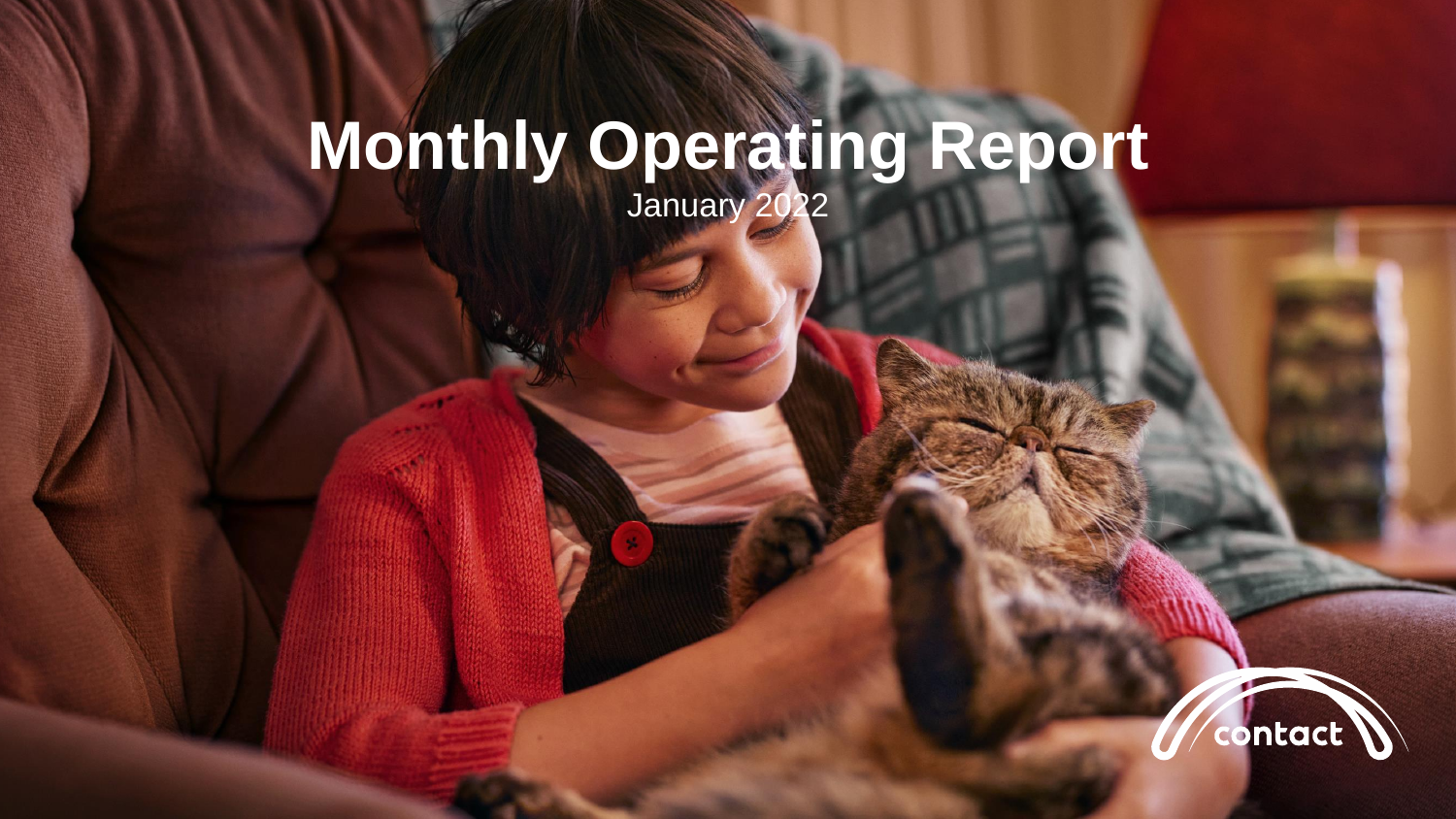### January overview.

#### **For the month of January 2022**

- » The Customer business recorded:
	- Mass market electricity and gas sales of 276GWh (January 2021: 261GWh)
	- Mass market netback of \$105.93/MWh (January 2021: \$103.59/MWh)
- » The Wholesale business recorded:
	- Contracted Wholesale electricity sales, including that sold to the Customer business, totalled 564GWh (January 2021: 574GWh)
	- Electricity and steam net revenue of \$83.85/MWh (January 2021: \$83.37/MWh)
	- Electricity generated (or acquired) of 649GWh (January 2021: 645GWh)
	- The unit generation cost, which includes acquired generation was \$37.69/MWh (January 2021: \$28.78/MWh)
		- Own generation cost in the month of \$32.88/MWh (January 2021: \$26.96MWh)
- » Otahuhu futures settlement wholesale price for the 2nd quarter of 2022 (ASX):
	- As at 07 Feb 2022: \$186/MWh
	- As at 01 Jan 2022: \$185/MWh
	- As at 31 Dec 2021: \$160/MWh
- » As at 07 Feb 2022, South Island controlled storage was 112% of mean and North Island controlled storage was 123% of mean
	- As at 07 Feb 2022, total Clutha scheme storage (including uncontrolled storage) was 105% of mean
	- Inflows into Contact's Clutha catchment for January 2022 were 43% of mean (December 2021: 95% November 2021: 87% October 2021: 98%)
- As at 1 February 2021, Contact's contracted gas volume (including contracted swaps) for the next 12 months is 15.64PJ\*

fied by suppliers, actual gas received is dependent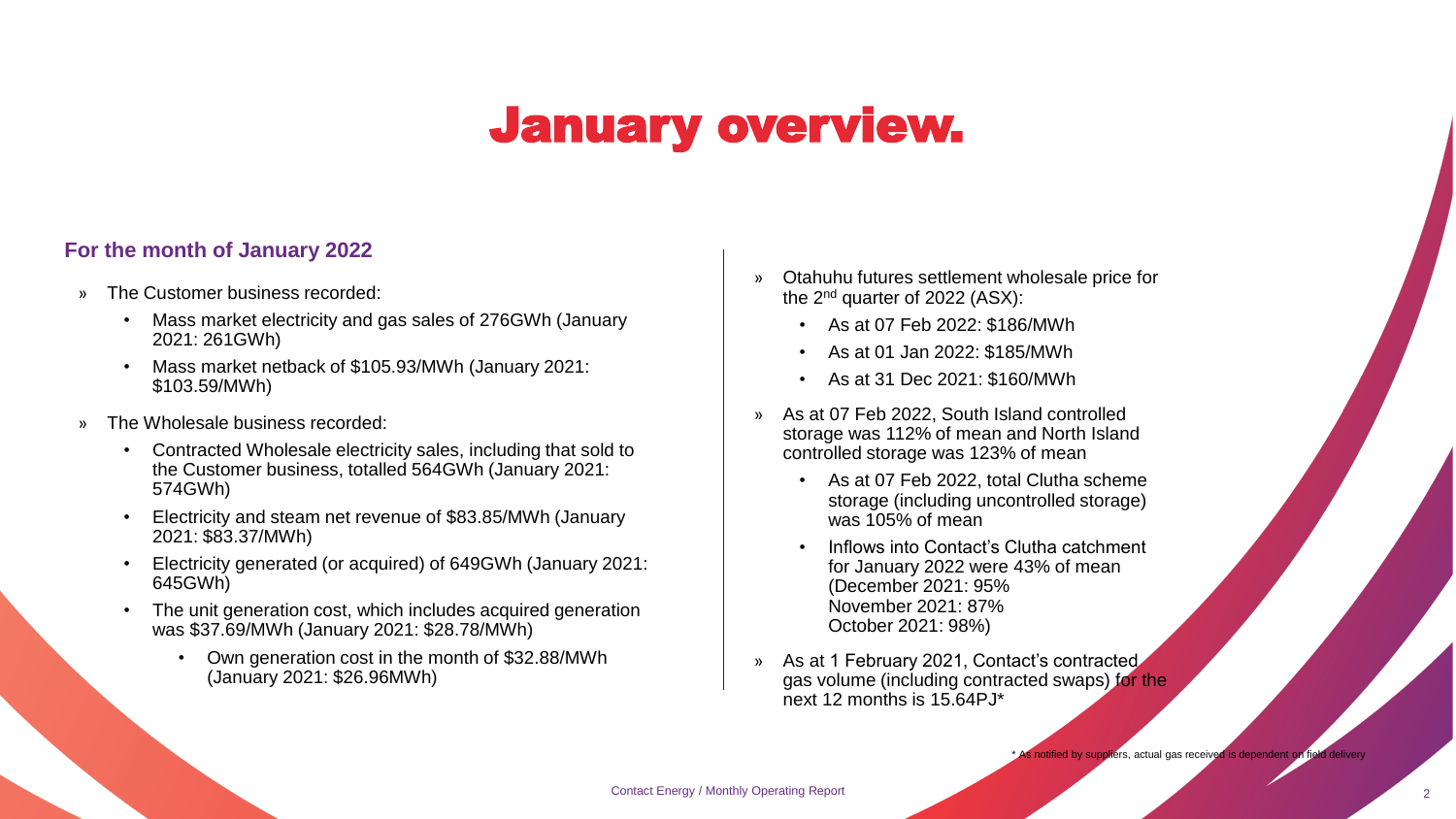### Hydro storage and forward prices.

#### **New Zealand controlled hydro storage against mean ASX futures settlement 12 MONTHS Otahuhu**



# 200





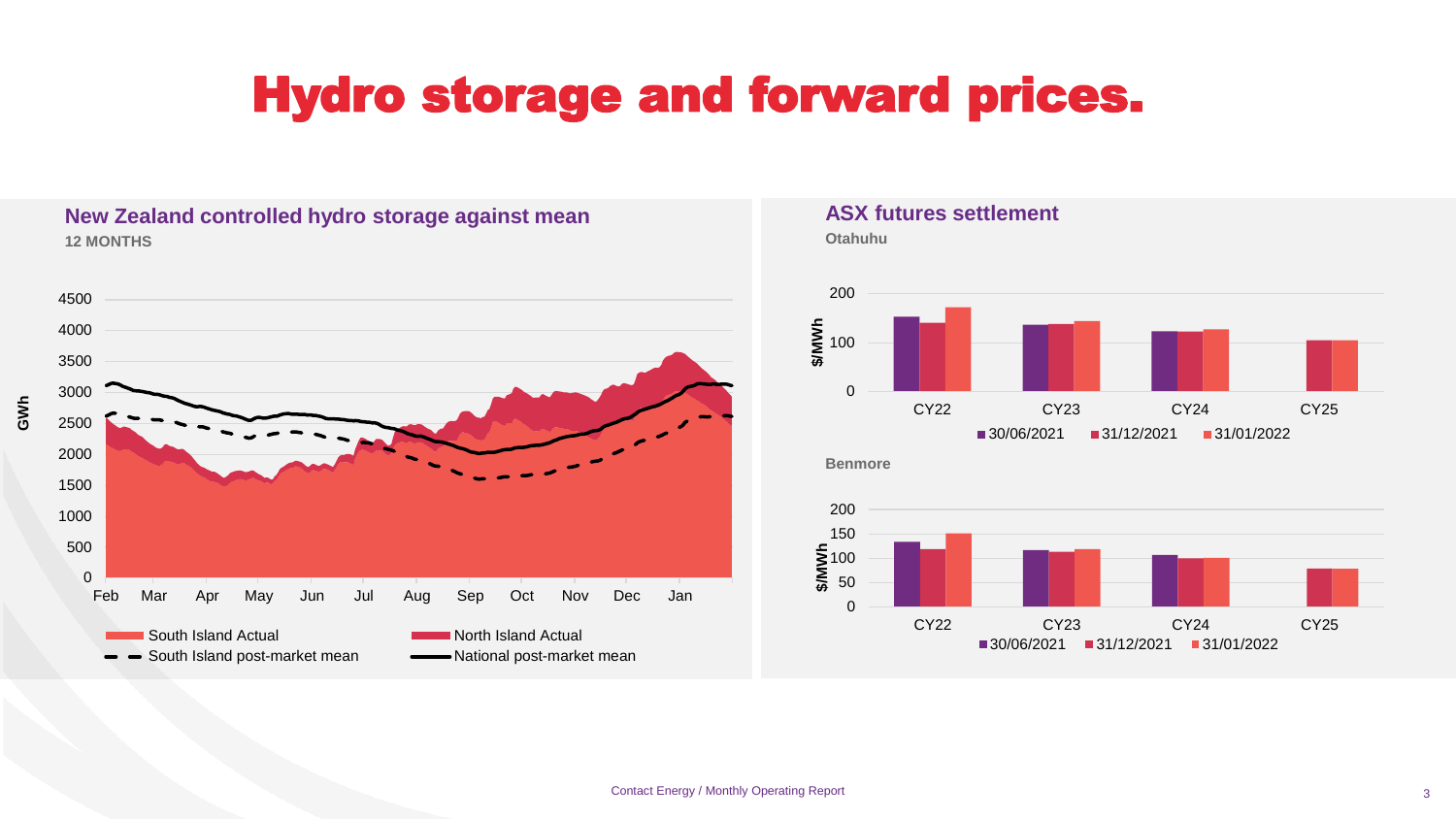### Wholesale market.

#### **Wholesale electricity pricing**

0

50

100

150

**\$/MWh**

200

250

300



#### **Distribution of wholesale market price by trading periods**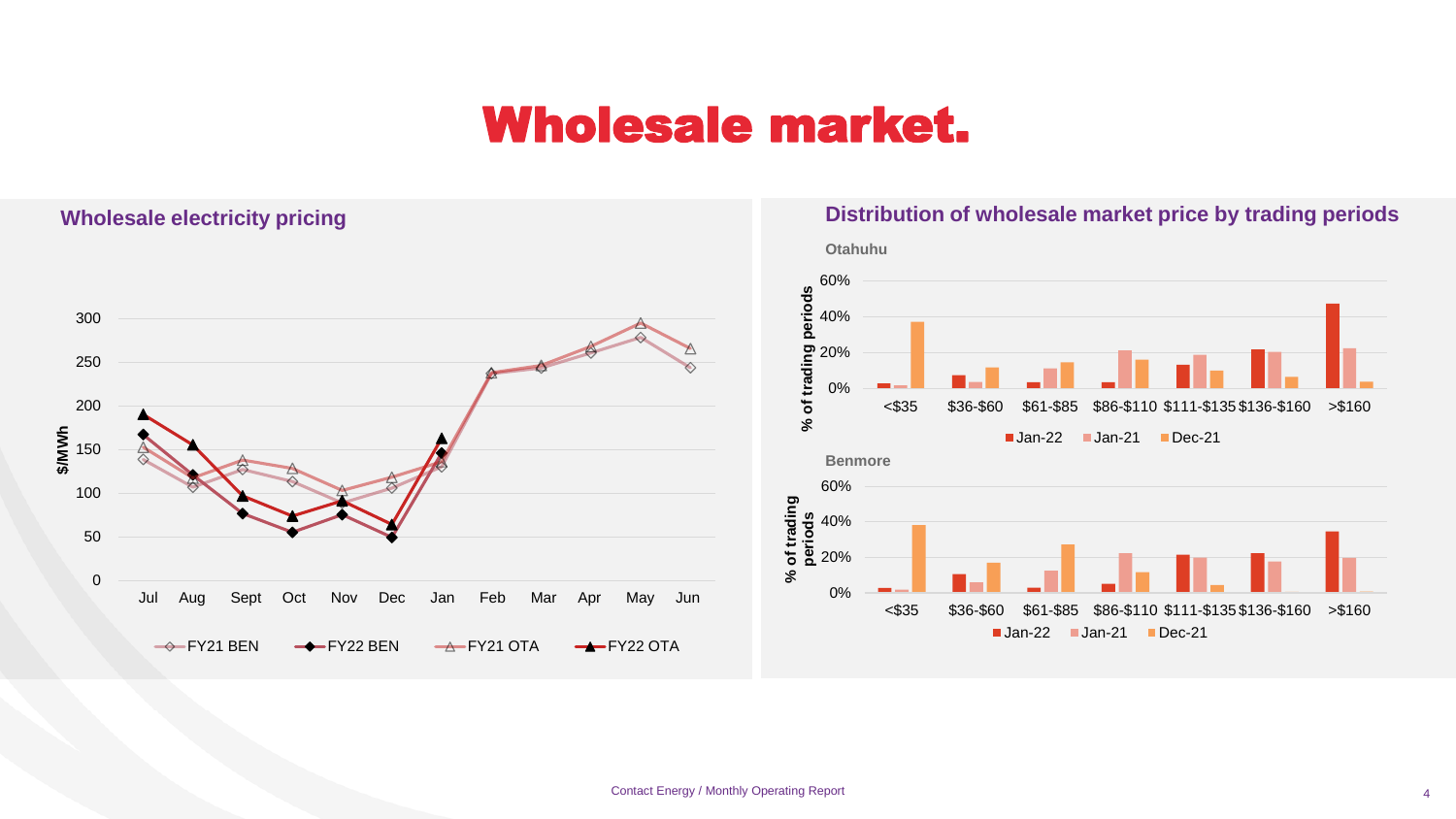### Electricity demand.

**Total national demand Regional demand change (%) on December 2020** Information for January not yet available.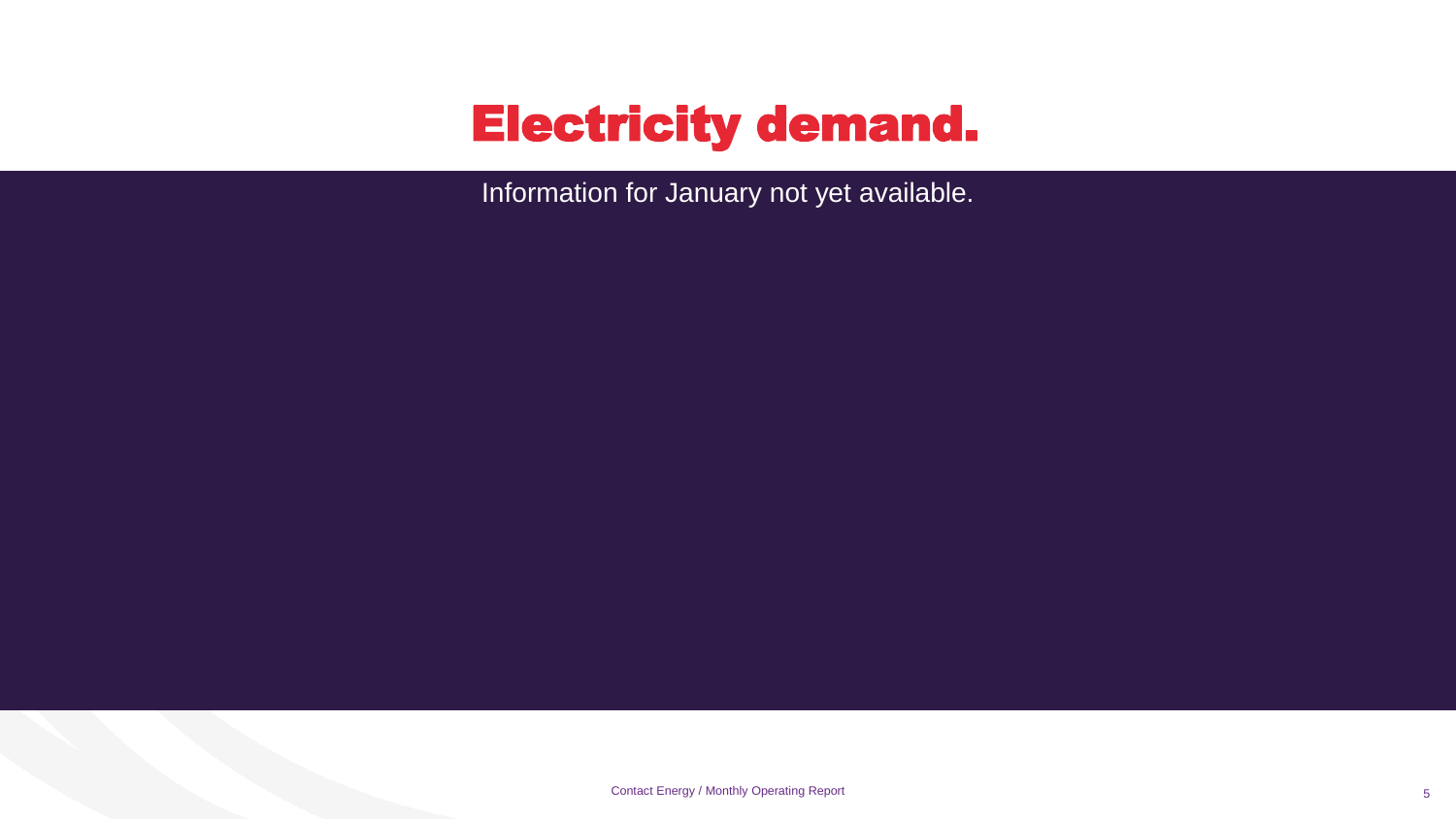### Business performance.

#### **Wholesale**

**Generation mix, gross sales position and unit generation cost (FY21 and 22 respectively) Retail sales volumes and netback (FY21 and 22 respectively)**



#### **Customer**



 $\blacksquare$  Mass market electricity sales  $\blacksquare$  Retail gas sales  $\blacktriangle$  Netback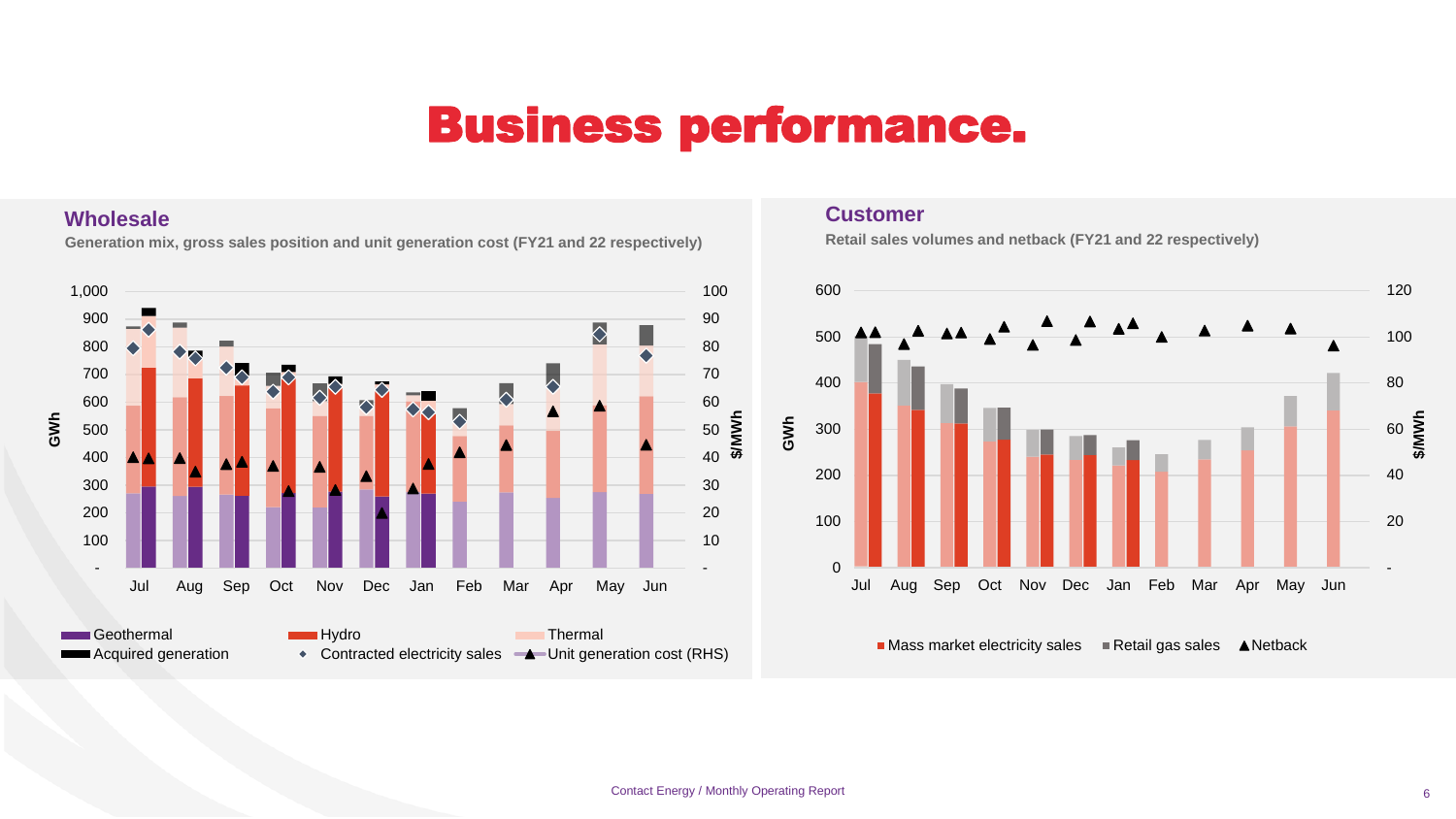### Operational data.

|           |                                                           | <b>Measure</b> | The month ended | The month ended | The month ended Seven months ending Seven months ending |                   |                   |
|-----------|-----------------------------------------------------------|----------------|-----------------|-----------------|---------------------------------------------------------|-------------------|-------------------|
|           |                                                           |                | January 22      | January 21      | December 21                                             | <b>January 22</b> | <b>January 21</b> |
| Customer  | Mass market electricity sales                             | GWh            | 233             | 222             | 244                                                     | 2,033             | 2,035             |
|           | Retail gas sales                                          | GWh            | 43              | 39              | 44                                                      | 487               | 504               |
|           | Mass market electricity and gas sales                     | GWh            | 276             | 261             | 288                                                     | 2,520             | 2,539             |
|           | Average electricity sales price                           | \$/MWh         | 263.17          | 259.96          | 257.30                                                  | 250.45            | 247.38            |
|           | Electricity direct pass thru costs                        | \$/MWh         | (127.33)        | (121.12)        | (121.31)                                                | (113.99)          | (111.05)          |
|           | Cost to serve                                             | \$/MWh         | (20.48)         | (22.20)         | (21.34)                                                 | (17.94)           | (18.18)           |
|           | Customer netback                                          | \$/MWh         | 105.93          | 103.59          | 106.73                                                  | 104.00            | 99.77             |
|           | Energy cost                                               | \$/MWh         | (92.66)         | (80.57)         | (86.34)                                                 | (96.18)           | (85.73)           |
|           | Actual electricity line losses                            | %              | 6%              | 7%              | 6%                                                      | 7%                | 7%                |
|           | Retail gas sales                                          | PJ             | 0.2             | 0.1             | 0.2                                                     | 1.8               | 1.8               |
|           | <b>Electricity ICPs</b>                                   |                | 423,500         | 403,500         | 422,000                                                 | 416,500           | 408,500           |
|           | Gas ICPs                                                  |                | 68,500          | 64,000          | 68,000                                                  | 67,500            | 64,500            |
|           | <b>Broadband connections</b>                              |                | 64,000          | 40,000          | 62,000                                                  | 58,500            | 34,000            |
| Wholesale | Electricity sales to Customer business                    | GWh            | 249             | 237             | 261                                                     | 2,177             | 2,197             |
|           | Electricity sales to Commercial and Industrial            | GWh            | 116             | 167             | 126                                                     | 834               | 1,149             |
|           | <b>Electricity CFD sales</b>                              | GWh            | 199             | 169             | 257                                                     | 1,852             | 1,367             |
|           | Contracted electricity sales                              | GWh            | 564             | 574             | 644                                                     | 4,864             | 4,712             |
|           | Steam sales                                               | GWh            | 45              | 52              | 53                                                      | 406               | 442               |
|           | Total electricity and steam net revenue                   | \$/MWh         | 83.85           | 83.37           | 83.30                                                   | 98.72             | 83.92             |
|           | C&I netback (at the ICP)                                  | \$/MWh         | 84.69           | 82.51           | 68.49                                                   | 85.32             | 79.92             |
|           | C&I line losses                                           | $\%$           | 2%              | 4%              | 13%                                                     | 4%                | 4%                |
|           | Thermal generation                                        | GWh            | 48              | 22              | 22                                                      | 408               | 892               |
|           | Geothermal generation                                     | GWh            | 270             | 276             | 259                                                     | 1,930             | 1,800             |
|           | Hydro generation                                          | GWh            | 288             | 328             | 383                                                     | 2,679             | 2,311             |
|           | Spot electricity sales                                    | GWh            | 606             | 626             | 665                                                     | 5,017             | 5,003             |
|           | Electricity sales - Direct                                | GWh            | 9               | 9               | 9                                                       | 56                | 57                |
|           | Acquired generation                                       | GWh            | 34              | 10              | 11                                                      | 196               | 199               |
|           | Electricity generated (or acquired)                       | GWh            | 649             | 645             | 684                                                     | 5,268             | 5,260             |
|           | Unit generation cost (including acquired generation)      | \$/MWh         | (37.69)         | (28.78)         | (20.03)                                                 | (32.83)           | (36.59)           |
|           | Spot electricity purchases                                | GWh            | (357)           | (396)           | (379)                                                   | (2,956)           | (3,288)           |
|           | CFD sale settlements                                      | GWh            | (199)           | (169)           | (257)                                                   | (1,852)           | (1, 367)          |
|           | Spot exposed purchases / CFD settlement                   | GWh            | (555)           | (565)           | (636)                                                   | (4,808)           | (4,655)           |
|           | Spot revenue and settlement on acquired generation (GWAP) | \$/MWh         | 152.34          | 128.93          | 53.66                                                   | 109.62            | 118.54            |
|           | Spot purchases and settlement on CFDs sold (LWAP)         | \$/MWh         | (164.45)        | (140.58)        | (60.26)                                                 | (118.58)          | (126.98)          |
|           | LWAP/GWAP                                                 | %              | 108%            | 109%            | 112%                                                    | 108%              | 107%              |
|           | Gas used in internal generation                           | PJ             | 0.7             | 0.4             | 0.4                                                     | 5.0               | 8.6               |
|           | Gas storage net movement (extraction) / injection         | PJ             | (0.1)           | 0.4             | 0.4                                                     | 1.9               | (0.7)             |
| Contact   | Total customer connections                                | #              | 562,000         | 516,000         | 559,000                                                 | 550,000           | 512,500           |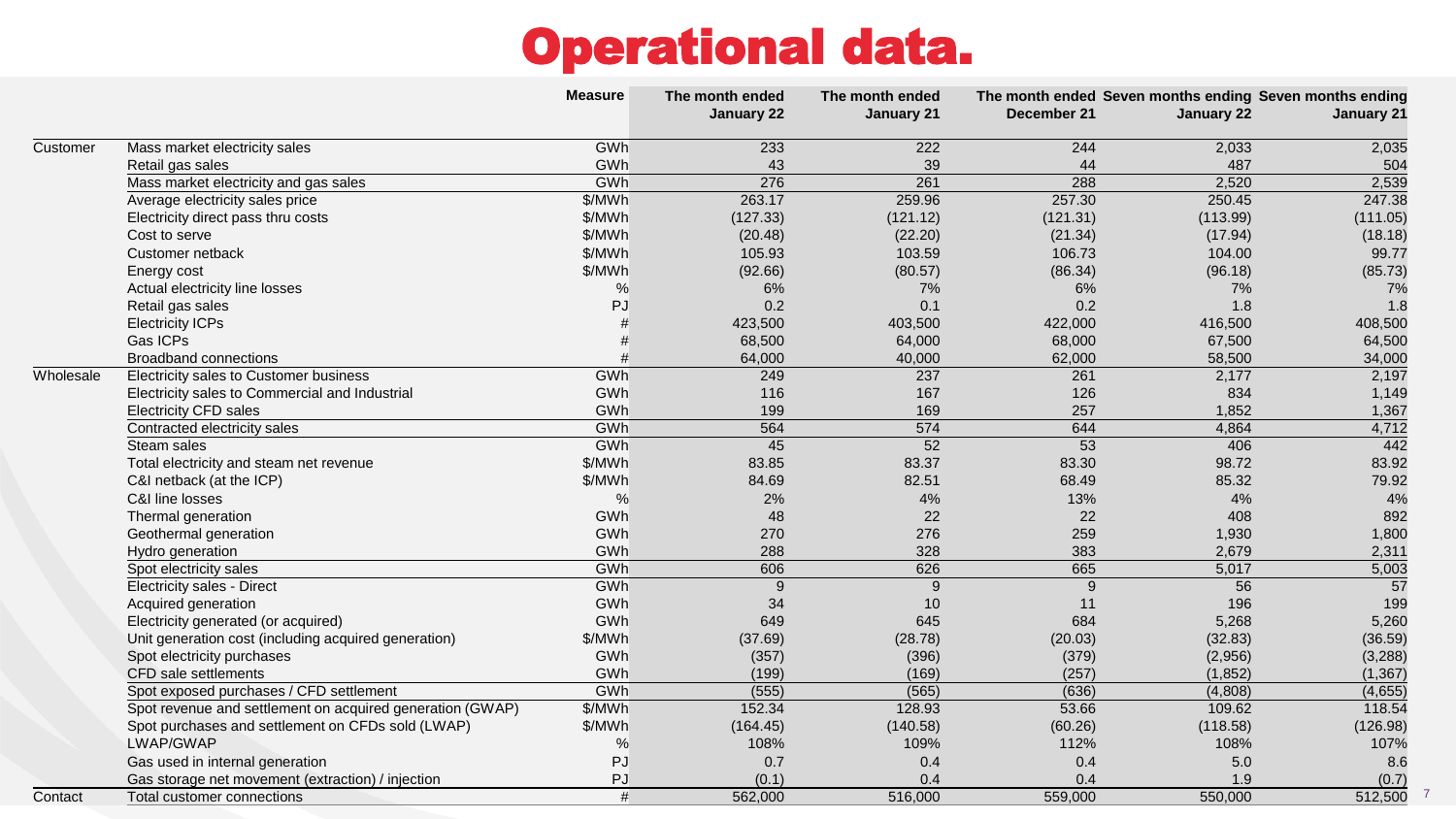### Environment, Social and Governance (ESG)

| <b>Material theme</b> | <b>Measure</b>                                                    | <b>Unit</b>          | <b>Q2 FY22</b> | <b>Q2 FY21</b> |
|-----------------------|-------------------------------------------------------------------|----------------------|----------------|----------------|
| Climate Change        | Emissions from generation assets <sup>1</sup>                     | kt $CO^2$ -e         | 118            | 167            |
|                       | Greenhouse Gas (GHG) intensity of generation <sup>2</sup>         | kt $CO^2$ -e / GWh   | 0.058          | 0.091          |
| Water                 | Freshwater take <sup>3</sup>                                      | Million cubic metres | 0.76           | 0.48           |
|                       | Non-consumptive water usage <sup>4</sup>                          | Million cubic metres | 4,801          | 4,703          |
|                       | Geothermal fluid discharge to awa (rivers)                        | Million cubic metres | 3.58           | 4.77           |
| <b>Biodiversity</b>   | Native rākau (trees) planted by Contact <sup>5</sup>              | #                    | 18,434         | 5,679          |
|                       | Pests caught <sup>6</sup>                                         | #                    | 1,893          | 1,164          |
| Community wellbeing   | Community initiatives and organisations supported                 | #                    | 23             | $\star$        |
| Access to energy      | Customer accepted (after standard credit checking / after prepay) | %                    | 93% / 96%      | 92% / 94%      |

#### *Note: This information is updated quarterly (September, December, March, June)*

<sup>1</sup>Scope 1 – Stationary combustion. In FY21 stationary combustion was 99.97% of Contact's total Scope 1 emissions

<sup>2</sup> Carbon equivalent from stationary combustion / electricity generated and sold via the spot wholesale market

<sup>3</sup> Freshwater taken to support operations at geothermal and thermal and includes Council take in Q2 FY22

<sup>4</sup>Water that flows through our Roxburgh power station and cooling water for our geothermal power stations

<sup>5</sup> Does not include DrylandsCarbon activities

<sup>6</sup>Predominantly stoats, rats and possums